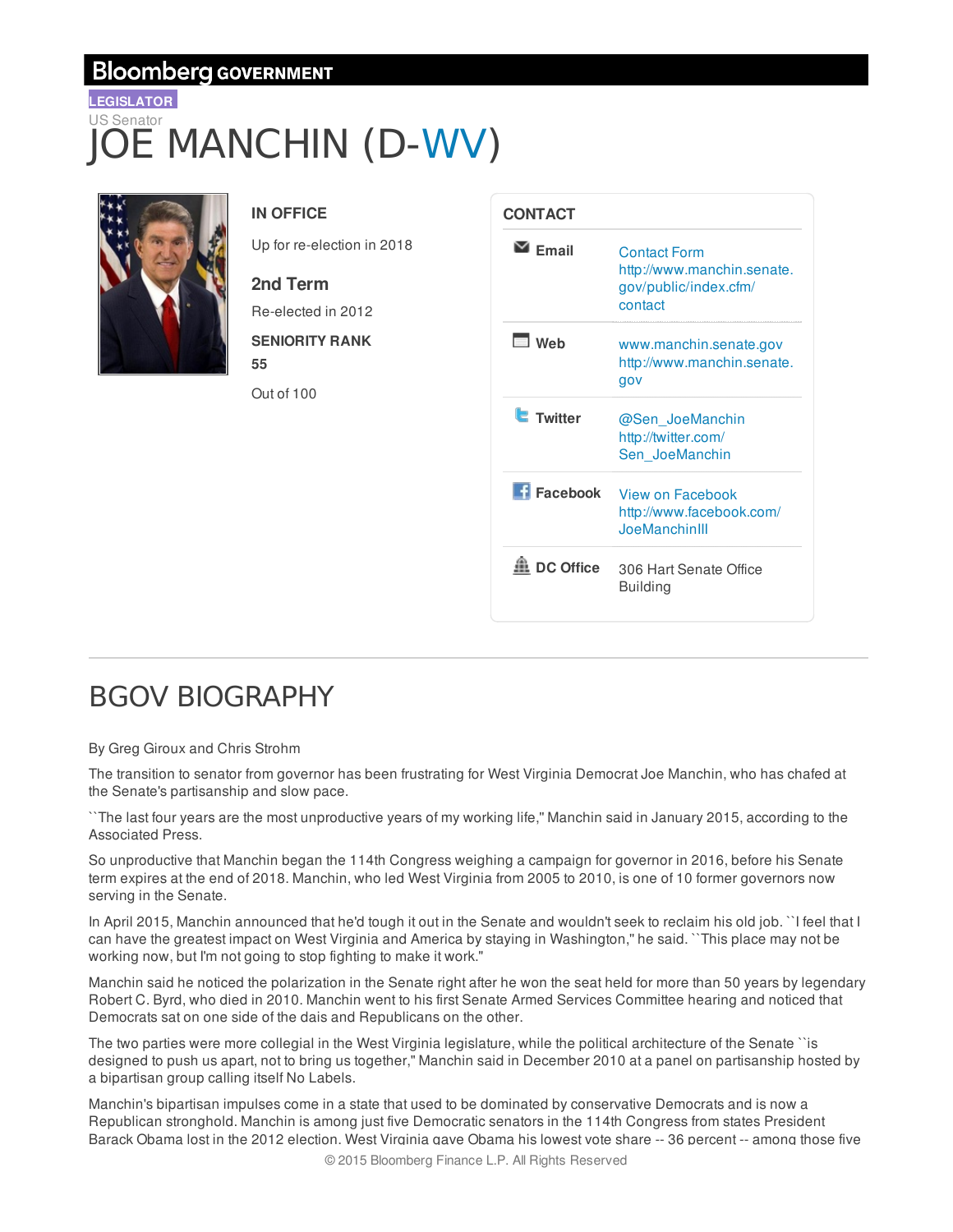### Bloomberg GOVERNMENT

states.

That helps explain why Manchin might be Senate Republicans' best Democratic friend. While resisting a party switch, he has bucked Democratic leaders to side with Republicans on issues related to government spending, jobs, energy and gay rights. Manchin has said that he is simply trying to carry on the tradition of independence he saw in Byrd, the longest serving senator in history.

In January 2015, Manchin was among nine Democrats who voted for a Republican-sponsored bill to speed up approval of the Keystone XL oil pipeline. Obama vetoed the measure.

In April 2015, Manchin aligned himself with Third Way, which describes itself as a centrist think tank.

He resigned as an honorary co-chairman of No Labels after the group backed Republican Cory Gardner's 2014 election victory over incumbent Democratic Senator Mark Udall.

Among the founders of No Labels is Michael Bloomberg, majority owner of Bloomberg News parent Bloomberg LP.

Raised in the small coal-mining town of Farmington, Manchin is particularly critical of the Environmental Protection Agency. He has opposed rules proposed to regulate water standards, air quality and electricity usage.

``We need the EPA and our federal government to work with us as allies, not as adversaries who continually implement onerous regulations and move the goalposts before we even have a chance to comply,'' Manchin said in March 2015, when he joined South Dakota Republican John Thune in introducing a bill that would block the EPA from lowering the ground-level ozone standard.

In a television ad for his 2010 Senate campaign, Manchin used Democratic-backed climate-change legislation for target practice, loading a rifle and firing a single bullet into a copy of the cap-and-trade bill that would basically penalize utilities for burning coal.

As West Virginia governor, he sued the EPA over new mining permit standards for mountaintop removal coal mining.

Manchin supports gun owners' rights and has won campaigns with the support of the National Rifle Association. In February 2015, Manchin was in a bipartisan group of senators behind legislation to promote recreational shooting and expand hunting and fishing opportunities on federal lands.

He ran afoul of the NRA in 2013, when Manchin teamed up with Pennsylvania Republican Pat Toomey on a proposal that would have expanded background checks of gun purchasers. After it fell six votes short of the 60 needed for adoption, Manchin said it would have been adopted without ``the twist that was put on everything" by the NRA and its warning that senators would be rated on how they voted.

#### Early Years

A son of Italian immigrants, Manchin attended West Virginia University on a football scholarship. He took time off to help rebuild his parents' grocery store after it burned down, taking it over after graduation. He later owned Enersystems Inc., an energy-brokering company now run by his son, Joseph Manchin IV.

He was first elected to public office in 1982 to serve in the West Virginia House of Delegates. After four years, he was elected to the state Senate, where he served until 1997.

He lost a bid for governor in 1996, though he had backing from businesses, the NRA and West Virginians for Life. He was elected West Virginia secretary of state in 2000 before becoming governor in 2005. He won re-election in 2008 in a landslide.

After Byrd died in June 2010, Manchin appointed one of his former aides, Carte Goodwin, to the Senate on a temporary basis, then won the seat himself that November with 53 percent of the vote. Manchin cruised to a full six-year term in 2012, even as Obama was trounced in West Virginia.

Updated April 20, 2015

## BIO FROM REPRESENTATIVE'S WEBSITE

#### From the Senator's Website

U.S. Senator Joe Manchin (D-W.Va.) was sworn into the United States Senate on November 15, 2010 to fill the seat left vacant by the late Senator Robert C. Byrd. For Senator Manchin, serving as West Virginia's Senator is truly an honor and a privilege.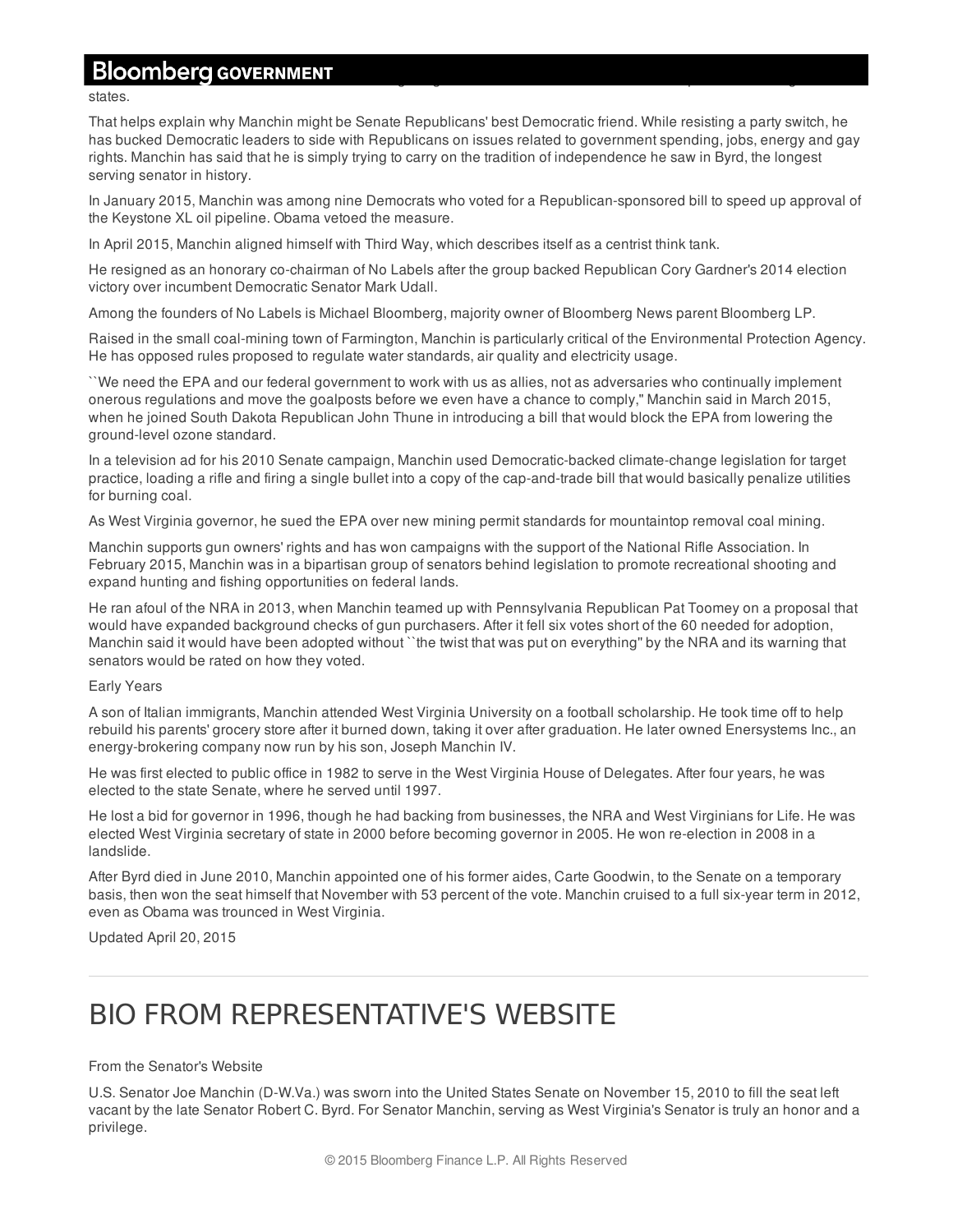## **Bloomberg GOVERNMENT**

Born and raised in the small coal mining town of Farmington, W.Va., Sen. Manchin grew up learning the values that all West Virginians share  $\land$  family, common sense, fairness and hard work. As a small businessman, he learned firsthand from his grandfather, Papa Joe, who was an Italian immigrant and the town grocer, the importance of serving the public. As a young man, his beloved grandmother, Mama Kay, inspired Senator Manchin's belief in public service through her unflagging compassion and desire to help those less fortunate. More than anything, it is his family and the values he learned growing up among the hardworking men and women of West Virginia that define who Senator Manchin is and the public servant he strives to be.

From his days as a state legislator to his six years as Governor to his current role, Senator Manchin has always been committed to his philosophy of 'retail government"-- in other words, connecting with all of his constituents and making service to them his top priority.

Throughout his public life, he has never let politics or ideology stand in the way of commonsense solutions. Instead, he believes that only by putting politics aside and working hard to bring people together can we do what is right for West Virginia and the nation.

He began his tenure as West Virginia's 34th governor in January 2005. Then-Governor Manchin approved millions of dollars in tax relief for West Virginia's citizens and businesses, fixed the state's workers' compensation system, established the first comprehensive teacher pay package in more than 15 years and dramatically decreased the state's debt. In six years, more than \$13 billion in business investments were made, and West Virginia was often cited nationally for its strong fiscal management. During his term as Governor, he worked closely with Republicans and Democrats to cut taxes, reduce regulations, attract record investments, create new jobs and expand vital social services for seniors and the poor, all while leaving the state with budget surpluses every year.

As a Senator, Joe Manchin is committed to bringing this same spirit of bipartisanship to Washington. As he has done throughout his entire life, he remains committed to working with Republicans and Democrats to find commonsense solutions to the problems our country faces and is working hard to usher in a new bipartisan spirit in the Senate and Congress.

Legislatively, job creation is Senator Manchin's top priority, and he believes that government should act as a partner, not an adversary, in helping to create the environment that produces good American jobs. Senator Manchin also firmly believes that our nation can and must do what he did in West Virginia - put our fiscal house in order. He believes we must find commonsense ways to cut spending while keeping our promises to our seniors and veterans by protecting Social Security and Medicare.

Senator Manchin is strongly committed to developing a national energy plan that utilizes all of our resources and that finally ends our dependence on Middle East oil. He believes that a balanced, commonsense approach that considers the needs of our environment and the demands of our economy, can and must be developed if we are to achieve energy independence within this generation.

Senator Manchin currently serves on the Senate Energy and Natural Resources Committee, the Senate Armed Services Committee, the Senate Committee on Banking, Housing, and Urban Affairs and the Senate Special Committee on Aging four critical committees that tackle the important work of addressing our nation's energy needs, standing up for the members of the military, defending our small banks and local credit unions, helping the housing market recover and keeping our promises to seniors.

#### KEY HIGHLIGHTS-

Senator Manchin has served in several leadership capacities on various associations, including- Chairman of the National Governors Association, Chairman of the Southern States Energy Board, President of the Council of State Governments, Chairman of the Democratic Governors Association and Chairman of the Southern Governors' Association.

Sen. Manchin served as Secretary of State from 2000 to 2004, and his office was known for excellent customer service. He was a state legislator from 1982 to 1996, where he earned a reputation for standing up for West Virginians.

Sen. Manchin became a successful businessman after attending West Virginia University on a football scholarship.

Sen. Manchin is an avid pilot, outdoorsman, hunter, angler and motorcyclist. He has been married for more than four decades to the former Gayle Conelly of Beckley. They have three children- Heather, Joseph IV and Brooke, and are the proud grandparents of Joseph V, Sophie, Kelsey, Madeline, Chloe, Jack, Carly and Vivian.

# PERSONAL PROFILE